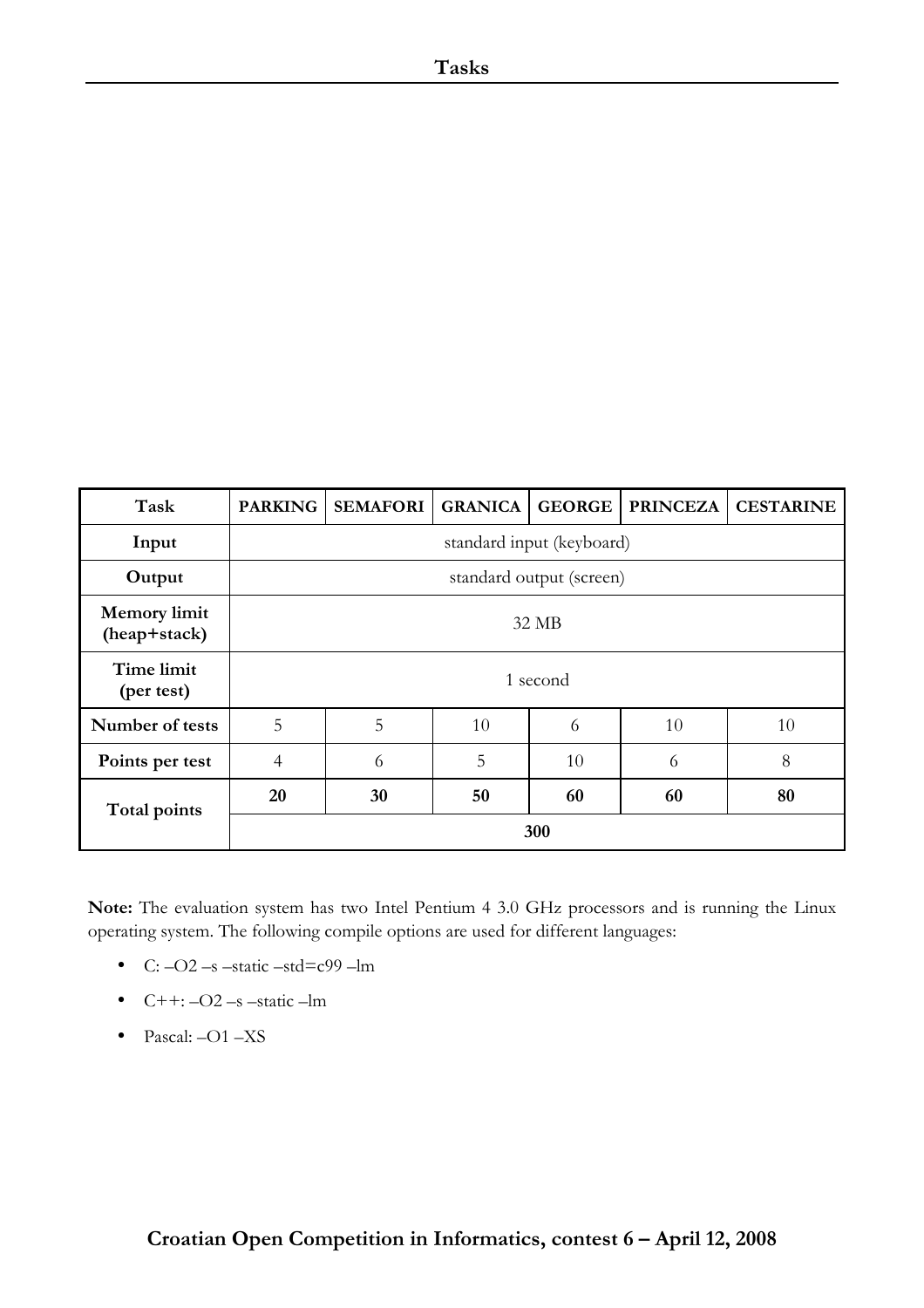## **1. PARKING**

Having dropped out of school because of chemistry, Luka got a job driving trucks. One evening he parked his three trucks in a rest area which charges for parking in an unusual way – they give a discount on quantity.

When only one truck is parked, the driver pays A kuna per minute. When two trucks are parked, the drivers each pay B kuna per minute. When three trucks are parked, the drivers each pay C kuna per minute.

Given the numbers A, B and C, as well as the intervals in which Luka's three trucks are parked, determines how much Luka needs to pay the owner of the rest area.

## **Input**

The first line contains three integers A, B and C ( $1 \le C \le B \le A \le 100$ ), the prices of parking as defined above.

Each of the following three lines contains two integers each. These are the arrival and departure times (in minutes) of one of Luka's trucks. The arrival time will always be earlier than the departure time. All time indexes will be between 1 and 100.

## **Output**

Output the overall cost of Luka's parking his three trucks.

## **Sample test data**

| input                                              | input                                  |
|----------------------------------------------------|----------------------------------------|
| 5 3 1<br>$\mathbf{1}$<br>6<br>3 <sub>5</sub><br>28 | $10$<br>8 6<br>15 30<br>25 50<br>70 80 |
| output                                             | output                                 |
| 33                                                 | 480                                    |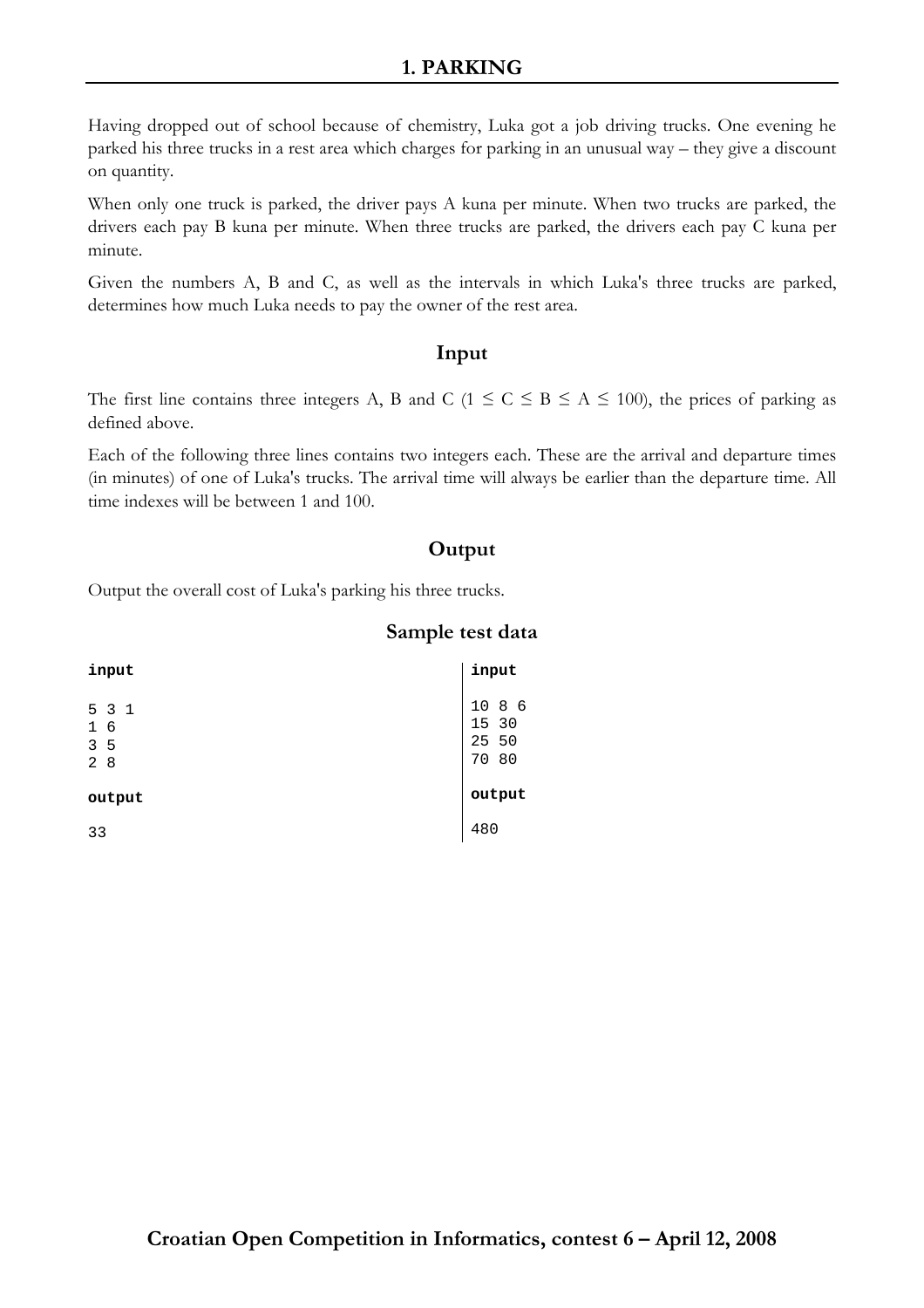## **2. SEMAFORI**

Luka is driving his truck along a long straight road with many traffic lights. For each traffic light he knows how long the red and green lights will be on (the cycle repeating endlessly).

When Luka starts his journey, all traffic lights are red and just started their cycle. Luka moves one distance unit per second. When a traffic light is red, he stops and waits until it turns green.

Write a program that determines how much time Luka needs to reach the end of the road. The start of the road is at distance zero, the end at distance L.

#### **Input**

The first line contains two integers N and L ( $1 \le N \le 100$ ,  $1 \le L \le 1000$ ), the number of traffic lights on the road and the length of the road.

Each of the next N lines contains three integers D, R and G, describing one traffic light ( $1 \leq D \leq L$ ,  $1$ )  $\le$  R  $\le$  100, 1  $\le$  G  $\le$  100). D is the distance of the traffic light from the start of the road. R and G denote how long the red and green lights are on, respectively.

The traffic lights will be ordered in increasing order of D. No two traffic lights will share the same position.

## **Output**

Output the time (in seconds) Luka needs to reach the end of the road.

#### **Sample test data**

| input                  | input                               |
|------------------------|-------------------------------------|
| 2 10<br>3 5 5<br>5 2 2 | 4 30<br>7 13 5<br>14 4 4<br>15 3 10 |
| output                 | 25 1 1                              |
| 12                     | output                              |
|                        | 36                                  |

In the first example, Luka will wait 2 seconds at the first traffic light. After that he will reach the second traffic light while it is green and be able to pass through immediately.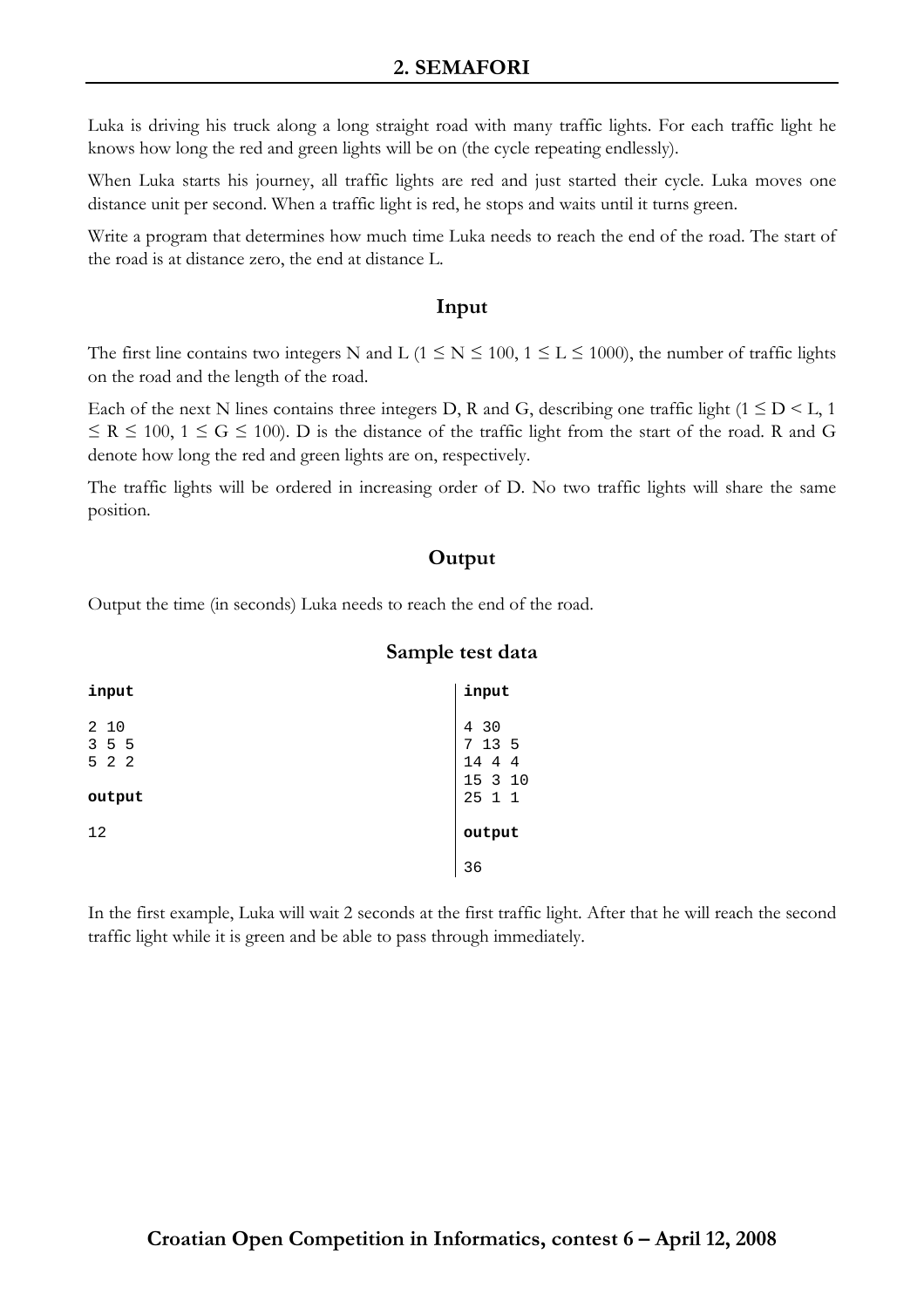## **3. GRANICA**

Luka started driving international routes with his truck. His biggest problem is the border with Slovenia. The border is a point of entrance into the European Union, so every truck is thoroughly examined. Because of this, Luka always has to wait several hours there. To kill the time, he comes up with various logic and math games.

In one of them, Luka first reads the numbers off of N license plates and writes them down on a piece of paper. Then he tries to find an integer M greater than 1 such that all integers on the paper give the same remainder when divided by M. Luka tries to find as many such integers M as possible.

Write a program that, given Luka's N integers, determines all such integers M.

## **Input**

The first line contains the integer N ( $2 \le N \le 100$ ), the number of integers on paper.

Each of the following N lines contains one integer between 1 and 1 000 000 000 (one billion). All these integers will be distinct.

The input data will guarantee that at least one integer M will always exist.

## **Output**

Output all integers M separated by spaces, in any order.

## **Scoring**

In test cases worth 60% points, each of the N numbers will be at most 10000.

| input                         | input                    |
|-------------------------------|--------------------------|
| $\mathbf{3}$<br>6<br>34<br>38 | 5<br>5<br>17<br>23<br>14 |
| output                        | 83                       |
| 24                            | output                   |
|                               | 3                        |

### **Sample test data**

In the first example, all integers give a remainder of 0 when divided by 2 and the remainder 2 when divided by 4.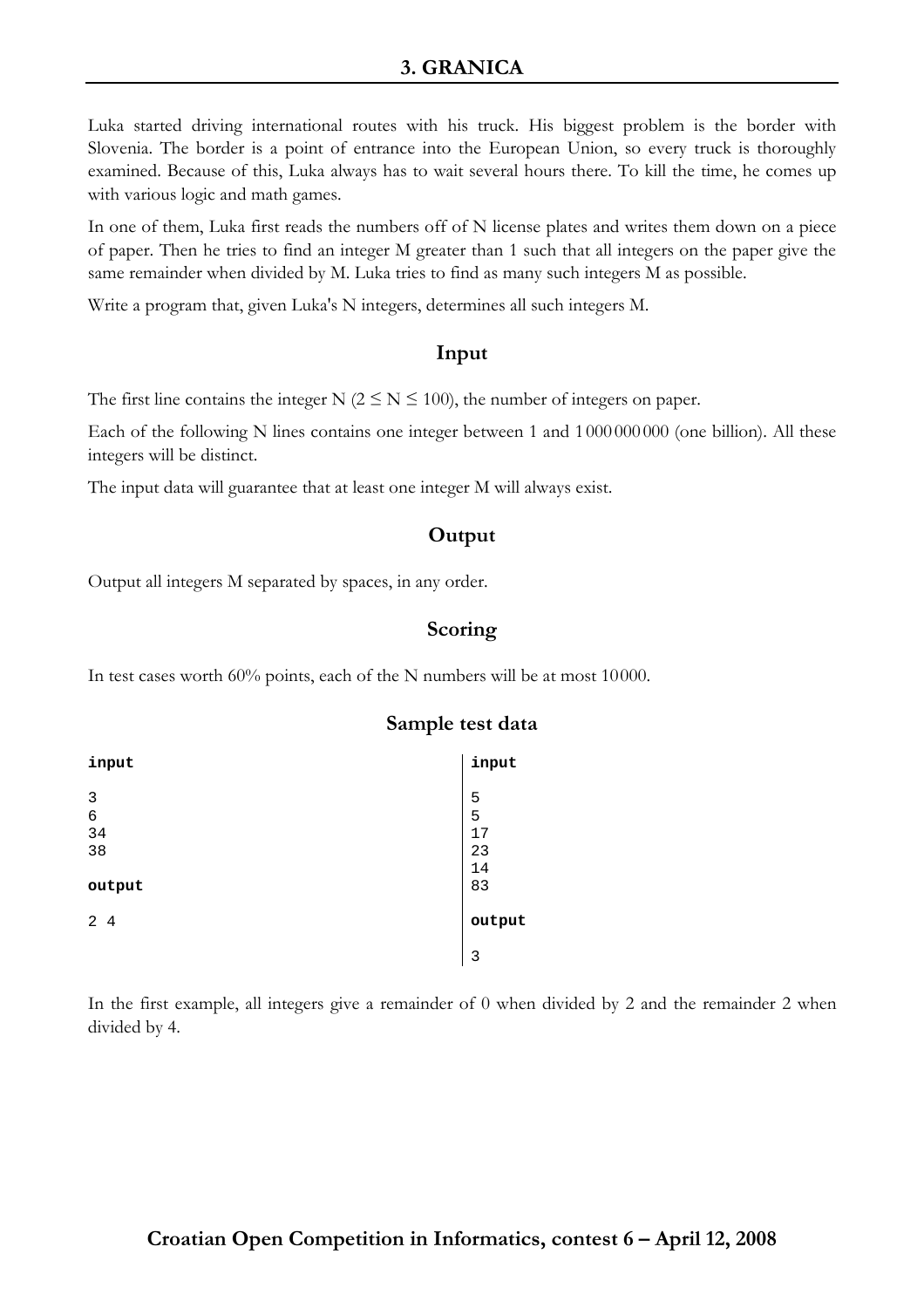# **4. GEORGE**

Last week Mister George visited Croatia. Since Mister George is a very important person, while he was in a street, the police **disallowed entry** to that street, but vehicles that entered the street before Mister George could continue driving.

While Mister George was visiting, Luka drove his truck around town. But because of some of the streets being closed off, he couldn't make his delivery in time and almost lost his job. Although it is late now, he is wondering how he could have planned his delivery better i.e. what would have been the least time needed to make his delivery while Mister George was visiting. He knows the route mister George took.

The city is modeled with intersections and two-way streets connecting them. For each street, Luka knows how much time he needs to traverse it (mister George needs the same amount of time).

For example, if Mister George starts traversing a street during minute 10 and needs 5 minutes to exit it, this street will be blocked during minutes 10, 11, 12, 13 and 14. Luka can enter the street during minutes 9 and earlier, or 15 and later.

Write a program that calculates the least amount of time Luka needs to make his delivery, if he starts driving K minutes after the arrival of Mister George.

## **Input**

The first line contains two integers N and M ( $2 \le N \le 1000$ ,  $2 \le M \le 10000$ ), the number of intersections and the number of streets. The intersections are numbered 1 to N.

The second line contains four integers A, B, K and G ( $1 \le A$ ,  $B \le N$ ,  $0 \le K \le 1000$ ,  $0 \le G \le 1000$ ). These are, in order:

- The intersection where Luka starts;
- The intersection Luka must get to:
- The difference in starting times between mister George and Luka (Luka starts at intersection A exactly K minutes after mister George starts his route);
- The number of intersections on Mister George's route.

The third line contains G integers, the labels of intersections mister George will visit. Every pair of adjacent integers denotes a street he will traverse. That street will exist and Mister George will traverse every street at most once.

Each of the following M lines contains three integers A, B and L, meaning that there is a street between intersection A and B, and it takes L minutes to traverse. L will be between 1 and 1000.

# **Output**

Output the least amount of time (in minutes) Luka needs to make his delivery.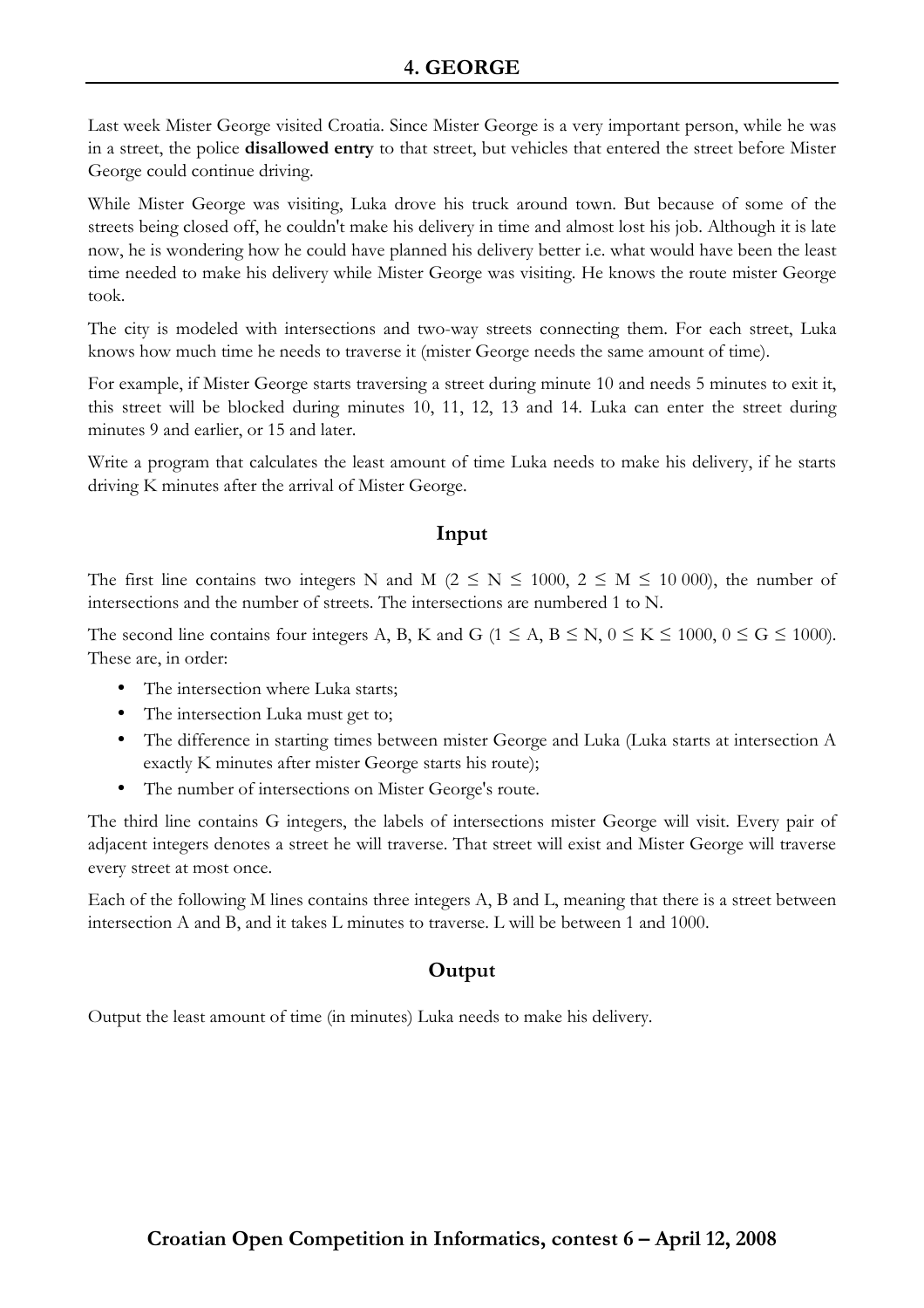# **Sample test data**

| input                                                                                                                            | input                                                                                                                                                                                         |  |
|----------------------------------------------------------------------------------------------------------------------------------|-----------------------------------------------------------------------------------------------------------------------------------------------------------------------------------------------|--|
| 6 5<br>6 20 4<br>$\mathbf{1}$<br>5 3 2 4<br>$1\quad2\quad2$<br>238<br>4 <sub>3</sub><br>$\overline{2}$<br>3<br>6 10<br>3<br>5 15 | 8<br>9<br>1<br>5 5 5<br>2 <sub>3</sub><br>$\mathbf{1}$<br>4<br>-5<br>28<br>$\mathbf 1$<br>2<br>$7^{\circ}$<br>4<br>$\overline{a}$<br>$\mathbf{3}$<br>10<br>40<br>6<br>$7^{\circ}$<br>3<br>6 5 |  |
| output<br>21                                                                                                                     | 8 3<br>б<br>8<br>$\overline{4}$<br>$\overline{4}$<br>4<br>5 5<br>3<br>$\overline{4}$<br>23                                                                                                    |  |
|                                                                                                                                  | output<br>40                                                                                                                                                                                  |  |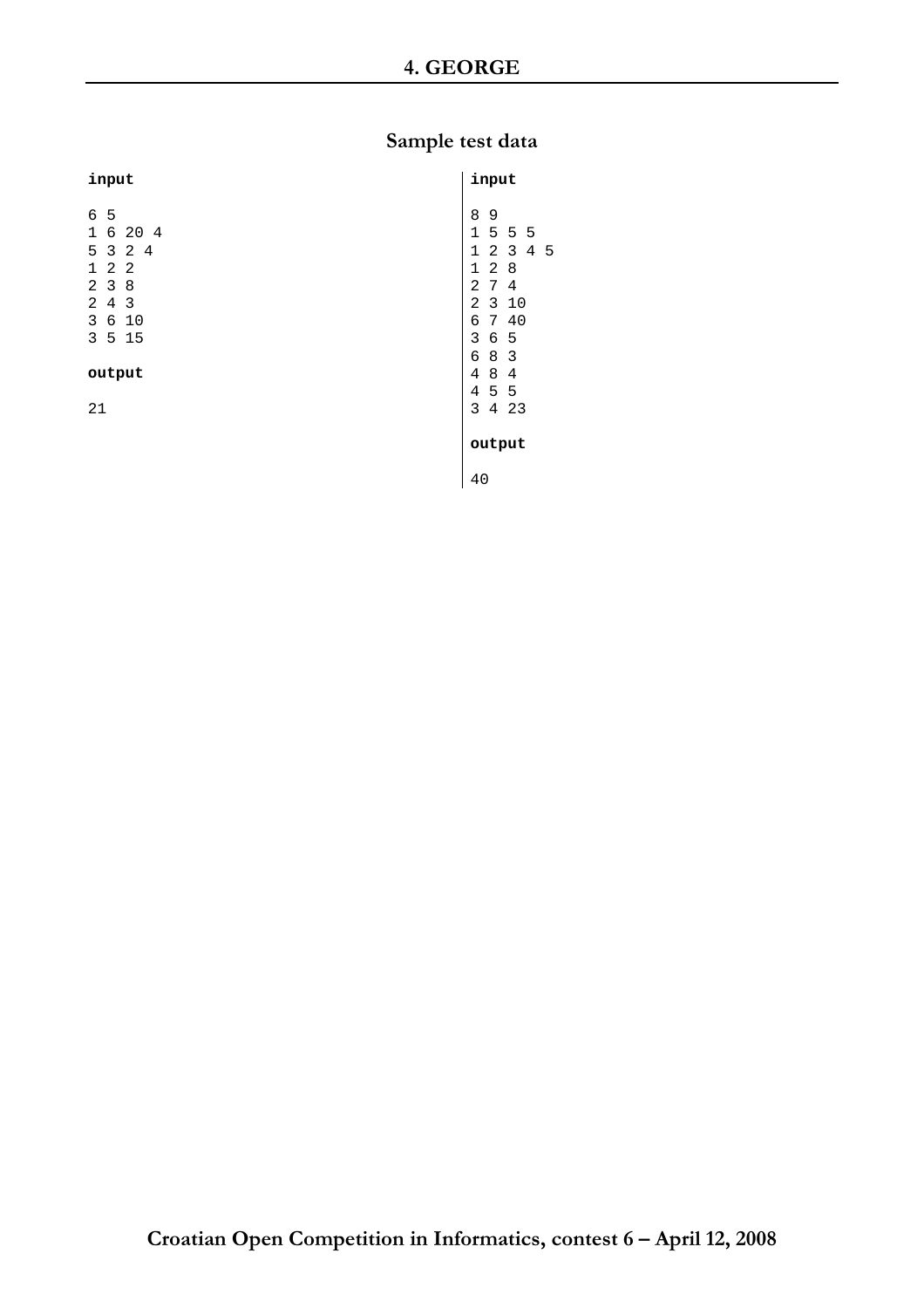Luka parked his truck near the lake. The lake is inhabited by the frog Barica, who jumps across N plants floating on the lake's surface. Knowing a fair number of folk tales, Luka knows that if he kisses Barica, she will turn into a beautiful princess. However, he needs to catch her first!

Assuming an aerial view, the position of a plant on the lake's surface can be defined with a pair of coordinates. From plant (x, y) Barica can jump:

- To plant  $(x+P, y+P)$ , for any positive integer P. Call this direction A.
- To plant  $(x+P, y-P)$ , for any positive integer P. Call this direction B.
- To plant  $(x-P, y+P)$ , for any positive integer P. Call this direction C.
- To plant (x−P, y−P), for any positive integer P. Call this direction D.

Barica selects one of the four directions and jumps onto the first plant in the chosen direction. If there is no plant in the selected direction, Barica stays where she is. After Barica jumps, **the plant she jumped from sinks** and disappears.

Knowing the locations of the plants and the sequence of directions Barica chooses, Luka wants to determine coordinates of the plant Barica will end up on. Luka will wait for her at that plant, ambush her and kiss her.

Write a program that solves Luka's problem and helps him turn Barica into a beautiful princess.

# **Input**

The first line contains two integers N and K ( $1 \le N$ , K  $\le 100000$ ), the number of plants and the number of attempted jump.

The second line contains K letters each of which is 'A', 'B', 'C' or 'D'. These letters represent in order the directions in which Barica attempts to jump.

Each of the following N lines contains two integers X and Y ( $0 \le X \le 100000000$ ,  $0 \le Y \le 1000000000$ , the coordinates of one plant. Barica is initially located on the first plant.

# **Output**

Output Barica's final coordinates.

## **Sample test data**

| input                                         | input                                                                 |
|-----------------------------------------------|-----------------------------------------------------------------------|
| - 5<br>7<br>ACDBB<br>5 6<br>8<br>9<br>13<br>4 | 6 12<br>AAAAAABCCCDD<br>$1\quad1$<br>2 <sub>2</sub><br>3 <sup>3</sup> |
| 1 10<br>4<br>7<br>10 9                        | 4<br>$\overline{4}$<br>5 <sub>3</sub><br>6<br>-2                      |
| 7<br>3                                        | output                                                                |
| output<br>4<br>7                              | 5 <sub>3</sub>                                                        |